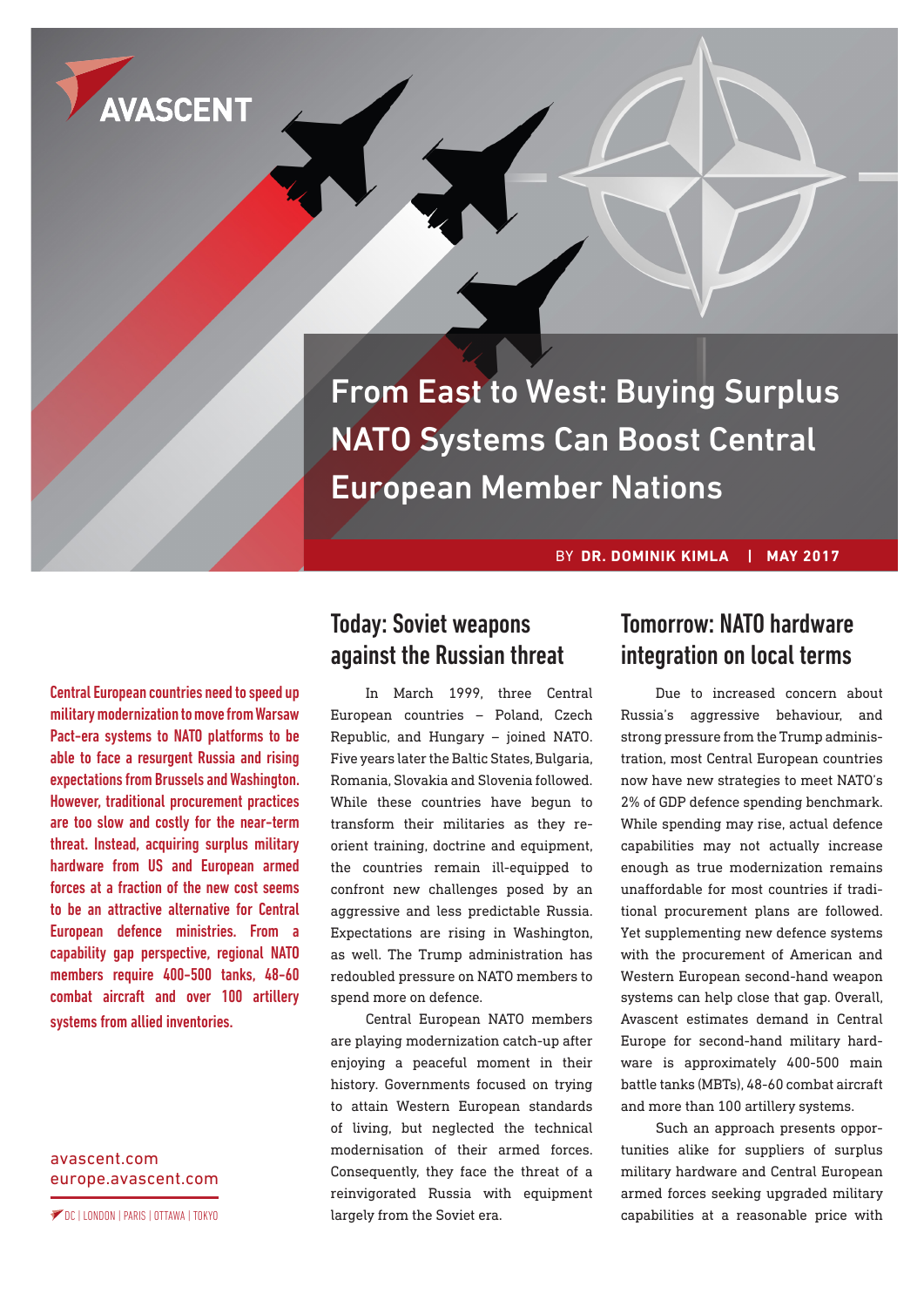

# "

Central European armed forces face current capability gaps due to outdated tanks, artillery, and aircraft – a point underscored by recent joint US exercises that field modern American equipment alongside older European systems.

a range from 10% to 25% of the original acquisition value. The armed forces would quickly introduce relatively modern weapons into military service for far less than the price of new weapons. Such upgrades promise to be quicker too as equipment is upgraded and retrofitted, rather than manufactured anew.

From a potential supplier point of view, countries like Poland and Romania present an opportunity for additional revenue from maintenance and upgrade services of delivered weapon systems. Farther into the future, it could also be seen as a starting point to develop new relationships oriented toward modernizing the region's NATO militaries well into the coming decades.

# More capability in the air and on the ground – for less

Central European armed forces face current capability gaps due to outdated tanks, artillery, and aircraft – a point underscored by recent joint US exercises that field modern American equipment alongside older European systems. Some nations are pathfinding this approach and are active operators of NATO-standard surplus equipment. For instance, Poland operates second-hand US Navy *Oliver Hazard Perry*-class frigates, along with

*Kobben*-class submarines and Leopard 2A4 and 2A5 MBTs, as well as C-130 Hercules transport aircraft and M-ATV wheeled armoured vehicles. Aside from Poland, Estonia uses second-hand CV-90 infantry fighting vehicles, XA-180 and XA-188 armoured personnel carriers; the country recently joined Finland in procuring used K9 Thunder howitzers. Romania operates used F-16A/B Fighting Falcon and C-130 aircraft, Gepard VSHORAD system, Cougar, M-ATV, MaxxPro vehicles, and Type 22 frigates.

The land forces of Bulgaria, the Czech Republic, Estonia, Hungary, Poland, Romania, and Slovakia could procure Leopard 2 or the M1A1 Abrams tanks to replace fleets of T-72 MBTs (or even vintage T-55s in Romania's case, a tank whose design is nearly 60 years old). Notable deals are already underway, though supply risks outstripping demand in Poland's case. Warsaw is eyeing additional used Leopard 2 MBTs, though few are currently available on the market. Poland and other Central European countries know the Abrams MBT well due to Operation Atlantic Resolve that rotates American combat teams across the region. For all the focus on armour, artillery remains paramount – as Russian forces have shown in Ukraine. Acquiring self-propelled howitzers with standard NATO 155-mm calibre such as PzH 2000, M109, or K9 Thunder could further shift Central European forces away from Soviet-era artillery systems operated by Bulgaria, the Czech Republic, Hungary, Slovakia, and Romania.

Apart from land platforms, the region's NATO-member air forces could follow a similar procurement strategy by acquiring used platforms, such as the F-16, JAS 39 Gripen, or Eurofighter Typhoon. As with its land forces modernization, Poland is evaluating used options for the air domain. It recently rejected the idea of an F-16A/B procurement as "not economically justified."1 Yet it is still keen on modernization and the F-16 C/D versions may emerge as an alternative to replace Su-22 and MiG-29 aircraft. This is likely to be more affordable than used JAS 39 or Typhoon fighters, in the context of the nation's ambitious defence modernization programme. Besides Poland, the Romanian Air Force will most likely buy a second squadron of second-hand F-16 by 2020 to supplement its ex-Portuguese F-16MLU aircraft. Slovakia is another CE country which is also interested in leasing or procuring second-hand aircraft. In this case, the JAS-39 seems to be a better fit due to plans for the creation of a joint Czech-Slovak combat aircraft unit.